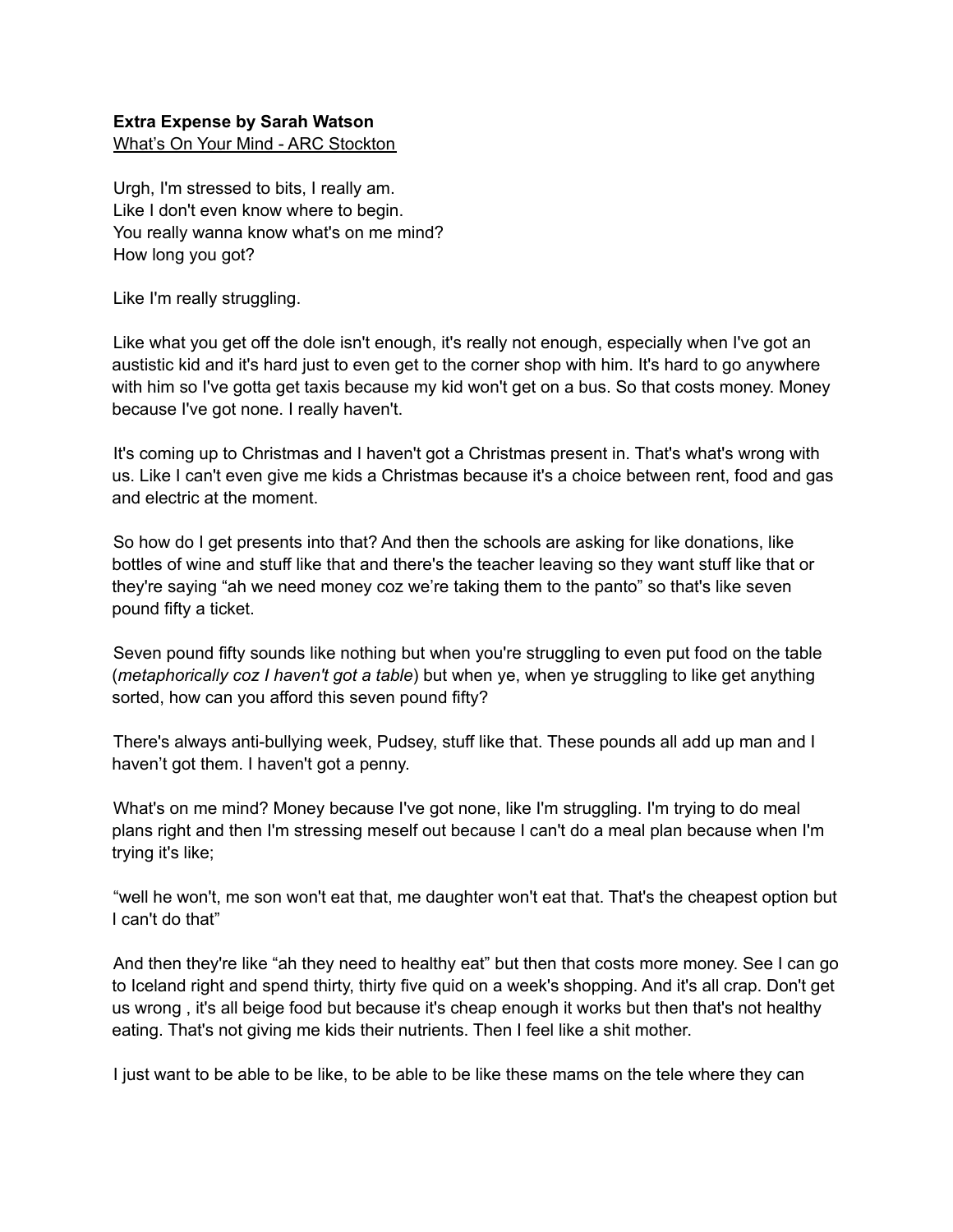make home cooked meals and you can sit down and have a family dinner and everything be alright but in reality that doesn't happen does it? No. Your children constantly fight and there's always something going on. You're trying to sort something out and before you know it, it's bedtime. Because you're sat there, stressing to bits on the phone to people trying to sort something out.

You really wanna know what's on me mind? I'll tell you what's on me mind, money. With what money have I been out the country? Me kids weren't out the country but they weren't registered at schools because we had to flee DV (domestic violence/abuse) .

We had eight different addresses in two years. So yeah they haven't been registered at schools but that's not my fault. But I feel like I'm being targeted because I, they've just cut me child benefit off at the same time they just cut the Covid off, uplift off and I'm stressed because that's thirty five quid a week plus twenty quid a week.

What's that?

Fifty five quid a week I'm losing out on. Fifty five quid a week.

I know it sounds like nothing to most people but that's a lot to me. That's a lot.

Especially when Im just trying to start up from scratch again in a new fucking house!

Do you know what my kids will probably be getting for Christmas? A tin of Quality Street because that's all I can probably afford.

People are struggling. People are proper struggling.

Should I tell you the truth?

I ate every three days instead of every day because I couldn't afford to make a meal out of something so I was just eating crap. I was living off bread, living off toast for a while.

Because I wanted to make sure me kids had food but I didn't care if I didn't and I end up ill coz of it and then I'm run down coz of it.

Because I'm not eating. I

'm not getting the nutrients I need but it's like well.

And then peoples going "ah you should, you should really learn to look after yourself before you can look after someone else"